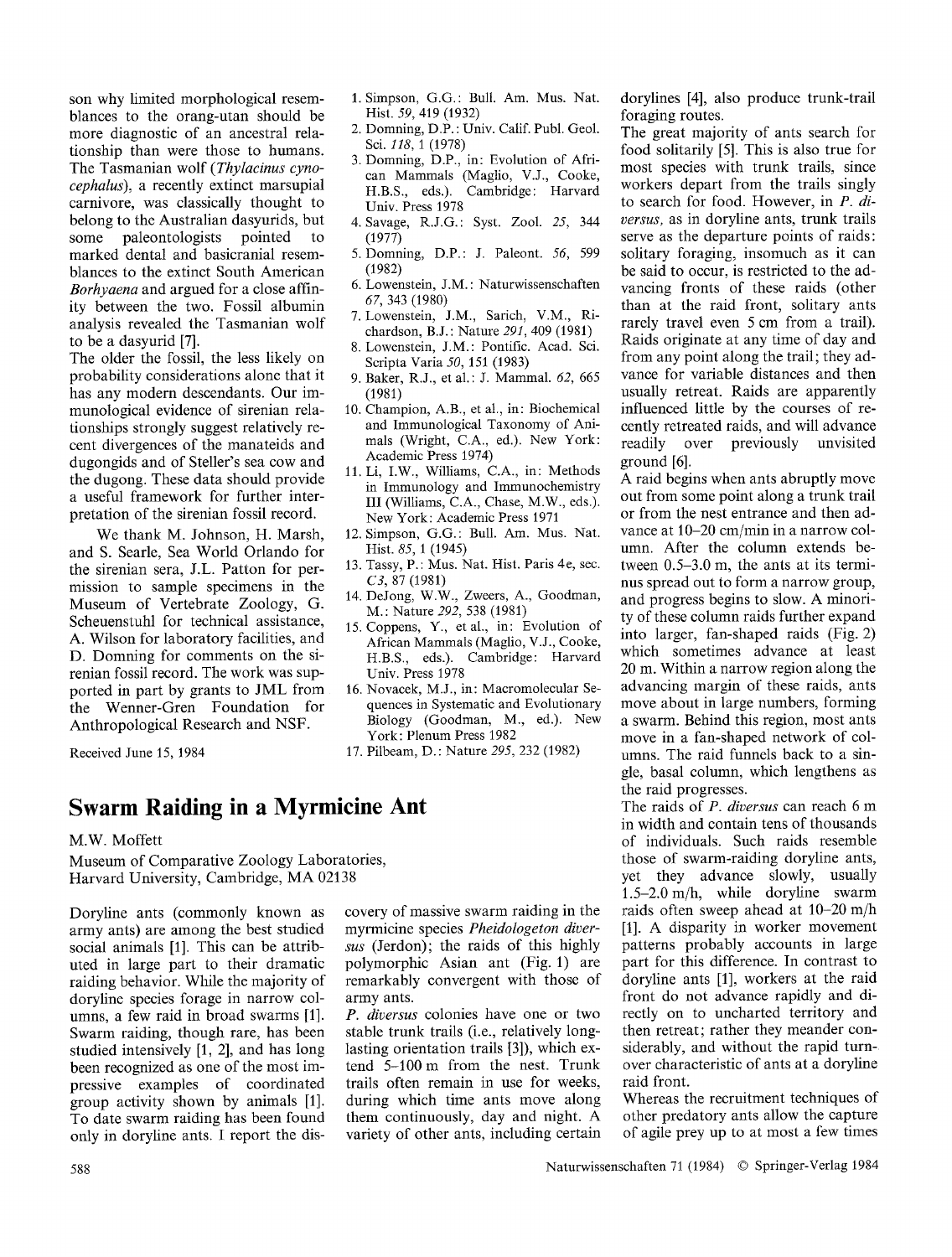

Fig. 1. Pheidologeton diversus foragers, including several minor workers riding on a large major (scale  $bar = 0.5$  cm)



Fig. 2. Two extremes in the raiding pattern of P. diversus. In pattern A, worker density is high and concentrated at a well defined raid front. Raids of this description vary from 2 to 6 m across. Pattern B is characteristic of most smaller raids. Workers are relatively spread out, so that, in extreme cases, scattered individuals advance as much as 50 cm ahead of other ants

the body weight of individual foragers. P. diversus and dorvlines capture relatively formidable prey, including prey having dry weights hundreds or thousands of times greater than that of the ants participating in prey capture. In P. diversus, common prey include cockroaches, centipedes, orthopterans, and earthworms up to 10 cm in length. Workers rush at prey encountered during the advance of a raid, piling on until the quarry is securely pinned down and can be torn apart.

As the raid advances, the ground tra-

versed is covered repeatedly by many individuals within the swarm. This leads to the ferreting out of an impressive variety of foods other than difficult prev. For example, the ants also catch smaller prev, even such tiny, elusive insects as collembolans and fruit flies. And, unlike doryline ants, which have diets composed almost entirely of animal material [1], in P. diversus, seeds, nuts, and fruits form an important part of the diet: usually almost half the material carried to the nest is of vegetable origin [6].

A variety of ants other than P. diversus and doryline ants have been referred to as "raiding" or "group raiding" ants. These include slave-making ants, cerapachyine ants, and certain ponerine ants, all of which attack other ant colonies or formidable prev. In  $P$ , diversus and doryline ants, workers search in groups for live prey and other food, while, with few known exceptions [7], the foragers of these other raiding ants search for prey and other food solitarily and then recruit workers over a distance to it. The difference is fundamental: the raids of both P. diversus and doryline ants are not directed toward specific food sources. Indeed, this feature is the crux of the army ant foraging strategy.

Doryline ants foraging in swarm raids are characterized by their large colonies, relatively broad diets, and the efficiency with which they kill massive prey [8]. Tropical Asia lacks epigaeic doryline species of this description, although such ants are conspicuous in Africa (i.e., some *Dorylus* spp.) and Central and South America (i.e., Eciton burchelli and Labidus praedator). In Asia, P. diversus and probably some other related Pheidologeton species have apparently preempted this army ant niche.

I thank D.A. Fletcher, B. Hölldobler, W. Maddison, C.W. Rettenmeyer, and E.O. Wilson for much helpful advice and for comments on drafts of the manuscript; R. Gadagkar, S.S. Lee. and D.H. Murphy for assistance in Asia; and D.A. Fletcher for assistance in the field. Supported by grants from the National Geographic Society and the National Academy of Sciences, and a Richmond grant from Harvard University.

Received August 6, 1984